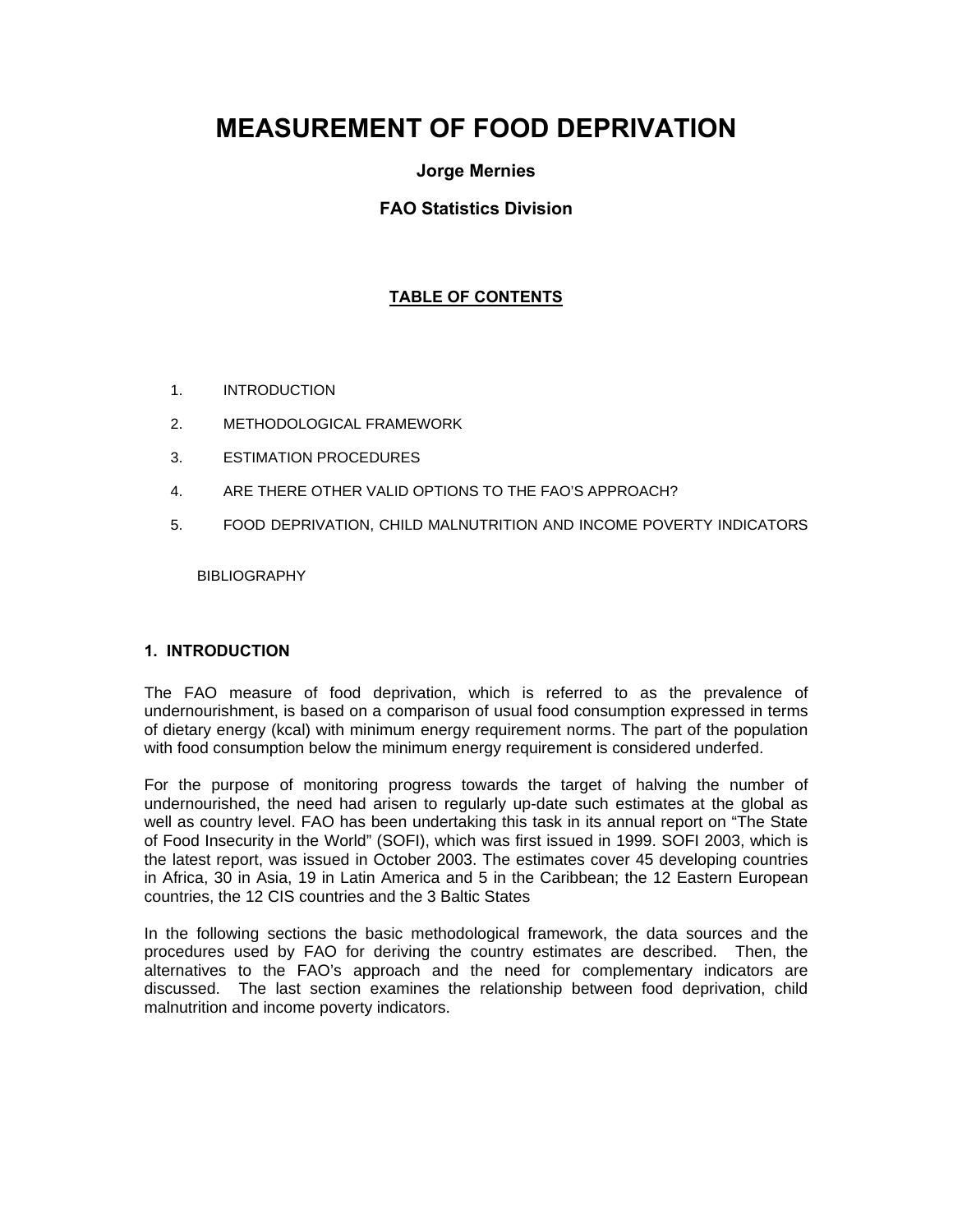# **2. METHODOLOGICAL FRAMEWORK**

The estimate of the proportion of the population below minimum level of dietary energy consumption has been defined within a probability distribution framework:

$$
P(U) = P(x < r_L) = \int_{x < r_L} f(x) dx = F_x(r_L)
$$
 (1)

where

*P (U) is the proportion of undernourished in total population* 

- *(x)* refers to the dietary energy consumption
- *rL* is a cut-off point reflecting the *minimum energy requirement*
- *f(x)* is the density function of dietary energy consumption. and
- *Fx* is the cumulative distribution function

The next two sections discuss the estimation of  $f(x)$  and  $r<sub>L</sub>$ .

# **3. ESTIMATION PROCEDURES**

The graph below illustrates the framework for the estimation procedures.



**Proportion of population undernourished**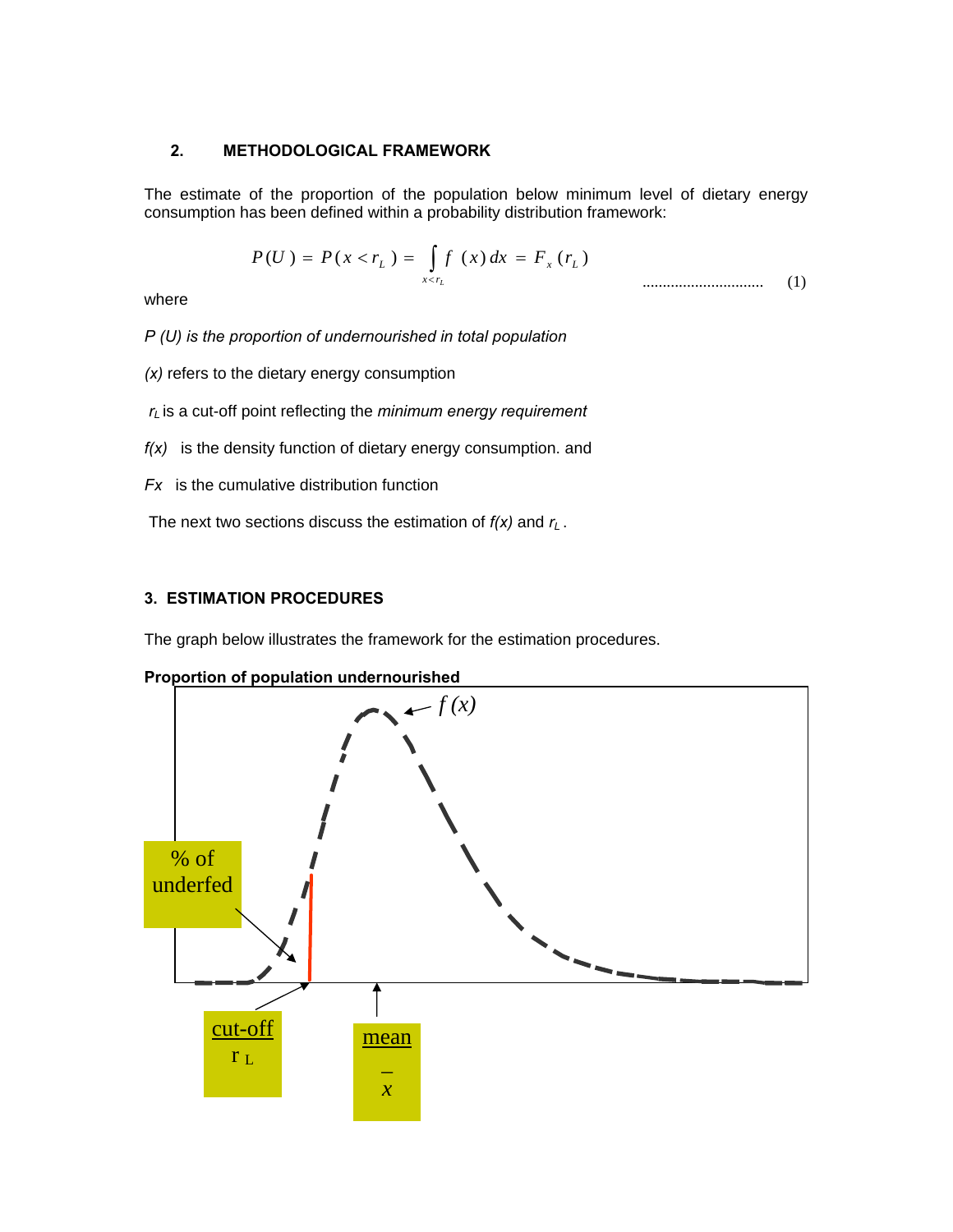In the graph the curve *f(x)* depicts the proportion of the population corresponding to different per caput dietary energy consumption levels *(x)* represented by the horizontal line. The area under the curve up to the cut-off point,  $r<sub>L</sub>$ , represents the proportion of the population undernourished.

The density function,  $f(x)$ , is assumed to be lognormal so that the parameters  $\mu$  and  $\sigma^2$  can be estimated on the basis of the mean,  $x$ , and the coefficient of variation,  $CV(x)$ . A summarised description of the procedure for calculating the prevalence of undernourishment

on the basis of *x* , *CV(x)* and rL is given below.

# *3.1* **Estimation** *of the mean and CV of f(x)*

# *3.1.1 Estimation of the mean, x*

There are two options for estimating the mean: using Food Balance Sheet (FBS) data or Household Budget Survey (HBS) data. The first can be used to prepare annual estimates for monitoring progress in food security for the country as a whole. The second one allows the derivation of sub-national estimates. The latter estimates can not be prepared on a yearly basis, as they depend on the survey frequency, in general ranging from 5 to 10 years.

### *3.1.1.1 Dietary energy consumption from the Food Balance Sheet*

The mean is represented by the *per caput* Dietary Energy Supply (**DES**) which refers to the food available for human consumption during the course of the reference period, expressed in terms of energy (kcal/person/day). The estimate is derived from the Food Balance Sheets compiled on the basis of data on the production and trade and of food commodities. Using these data and the available information on stock changes, losses between the level at which production is recorded and the household gate, and types of utilization a supply/utilization account is prepared for each commodity in weight terms. The food component, which is usually derived as a balancing item, refers to the total amount of the commodity available for human consumption during the year. The total DES is obtained by aggregating the food component of all commodities after conversion into energy values.

The procedure of using the *per caput* DES derived from the food balance has some advantages as indicated below.

- The FAO *per caput* DES database, which covers practically all countries of the world, is regularly revised and up-dated in connection with FAO's continuous work programme on supply/utilization accounts and food balance sheets. As a result the database represents a readily available source of information for the assessment and monitoring of the prevalence of food deprivation at the global, regional and country levels.
- The linkage of the *per caput* DES with a measure of inequality within a probability framework provides a mechanism for assessing the effect of short-term changes in food supply as well as its components (production, import, etc.) on the distribution of dietary energy consumption and hence the prevalence of food deprivation. In addition, the use of a probability model – such as the log-normal function – facilitates the assessment of expected changes in the prevalence of food deprivation as a result of the combined effect of food supply increase and inequality reduction.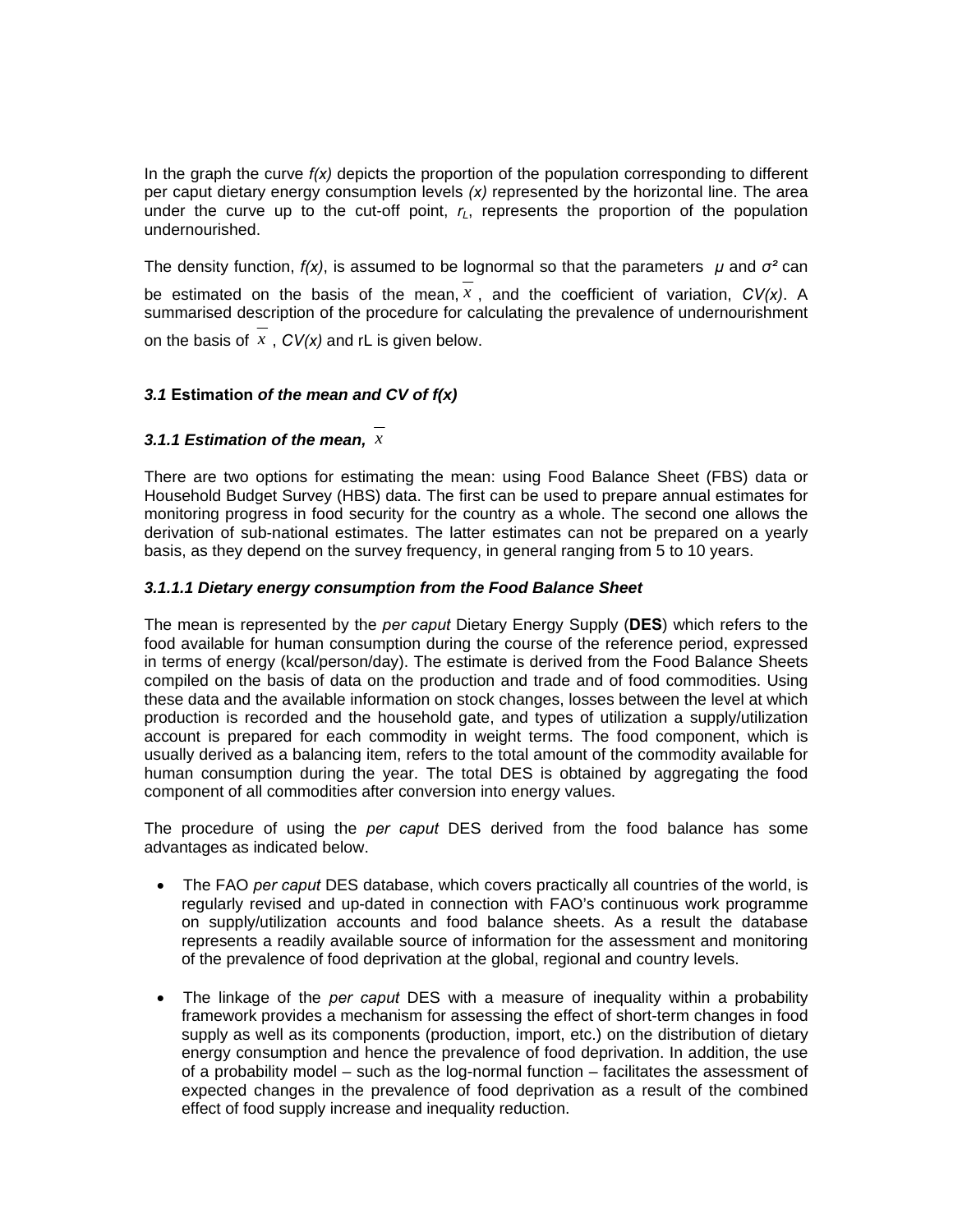#### *3.1.1.2 Dietary energy consumption from Household Budget Survey*

This option requires converting quantities of the different food items consumed by the household into energy values. These data are usually collected through budget surveys using large scale samples which may allow mean estimates not only at the national level but also at sub-national levels such as geographic areas and socio-economic population groups.

#### *3.1.2 Estimation of the coefficient of variation, CV(x)*

The **CV** of the household *per caput* dietary energy consumption is formulated as follows:

$$
CV(x) = \sqrt{CV^{2}(x|v) + CV^{2}(x|r)},
$$

where **CV(***x***)** is the total CV of the household *per caput* dietary energy consumption, **CV (***x|v***)** is the component due to household *per caput* income **(***v***)** and **CV (***x|r***)** is the component due to energy requirement **(***r***)**. **CV (***x|r***)** is considered to be a fixed component and is estimated to correspond to about 0.20. **CV (x|v)** is however estimated on the basis of household survey data.

For the purpose of estimation, **CV (x|v)** is formulated as follows:

$$
CV(x|v) = \sigma(x|v) / \mu(x).
$$

The numerator of the ratio is derived as

$$
\sigma(x | v) = \sqrt{\left[ \sum_{j=1}^{k} f_j(x | v)_j^2 - (\sum_{j=1}^{k} f_j(x | v)_j)^2 / n \right] / (n-1)}
$$

and the denominator, which is the overall average household *per caput* dietary energy consumption, is derived as

$$
\mu(x) = \sum (x)/n
$$

where *k* is the number of income classes and *f j* is the number of sampled households and **(x|v)j** is the average household *per caput* dietary energy consumption of the *jth* income or expenditure class.

Thus, the data required for estimating **CV (x|v)** are the averages of household *per caput* dietary energy consumption by household *per caput* income or expenditure classes from **n** households and the number of households in each class.

According to the sample size and design, the CV estimates can be broken-down by geographic areas and socio-economic groups.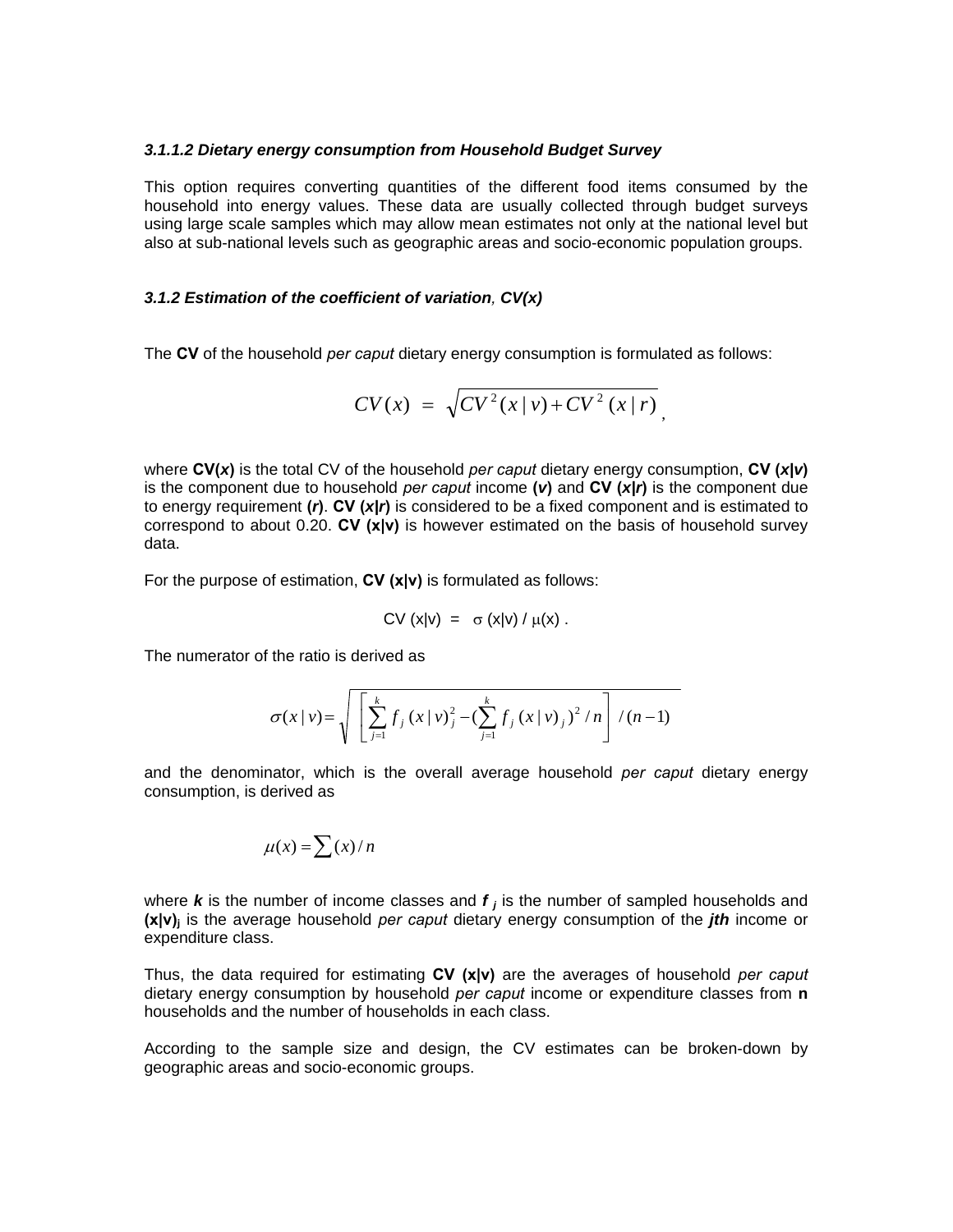# *3.2 Estimation of the minimum energy requirement (cut-off point), r L*

The procedure for estimating the minimum energy requirement by sex and age group begins with the specification of the reference body weight. After specifying the reference body weight the procedure for arriving at the corresponding energy requirement differs between children below age 10 on the one hand and adolescents and adults on the other. Therefore the procedure for deriving the reference body weight is handled first, followed by two separate subsections dealing with the derivation of minimum energy requirements for children and adolescents and adults and lastly a fourth subsection dealing with the derivation of the overall minimum *per caput* energy requirement. Minimum energy requirements can be estimated for geographic and socioeconomic groups, using survey data on heights and demographic structure.

# *3.2.1 Reference body- weight*

The reference body weights by sex and age groups are based on the available weight-forheight reference tables. Thus given an estimate of the actual height the acceptable weight corresponding to this height is derived from these tables.

For **children below age 10 the** reference body weight is fixed at the median of the range of weight-for-height given by the WHO reference tables (WHO, 1983).

For **adolescents and adults** of age 10 and above, the reference body weight is estimated on the basis of the fifth percentile of the distribution of the Body Mass Index<sup>1</sup> (WHO, 1995).

The actual heights by sex and age used are those estimated by national anthropometric studies.

# *3.2.2 Minimum energy requirements for children below 10*

The minimum energy requirement per person for children is obtained by multiplying the reference body weight by the recommended energy requirement per kilogram of body weight for each sex/age group. The energy requirements per kilogram of body weight are based on the recommendations of the report of the FAO/WHO/UNU Expert Consultation on Energy and Protein Requirements (FAO/WHO/UNU, 1985).

# *3.2.3 Minimum energy requirements for adults and adolescents aged 10 and above*

The minimum energy requirements per person for adults and adolescents are derived by first estimating the Basic Metabolic Rate (**BMR)** on the basis of the reference body weight and using the sex and age specific regression parameters of the Schofield equations (James and Schofield, 1990).

Then, the minimum energy requirements are derived by multiplying BMR by sex specific Physical Activity Level factors.

# *3.2.4 The overall minimum per caput energy requirement*

The overall minimum *per caput* dietary energy requirement, which is used as the cut-off point, **r**<sub>1</sub>, for estimating the prevalence of undernourishment, is derived by aggregating the sex-age requirements weighted by the proportion of each sex and age group in the total population.

l

<sup>&</sup>lt;sup>1</sup> The BMI refers to weight (kg) divided by height<sup>2</sup> (m).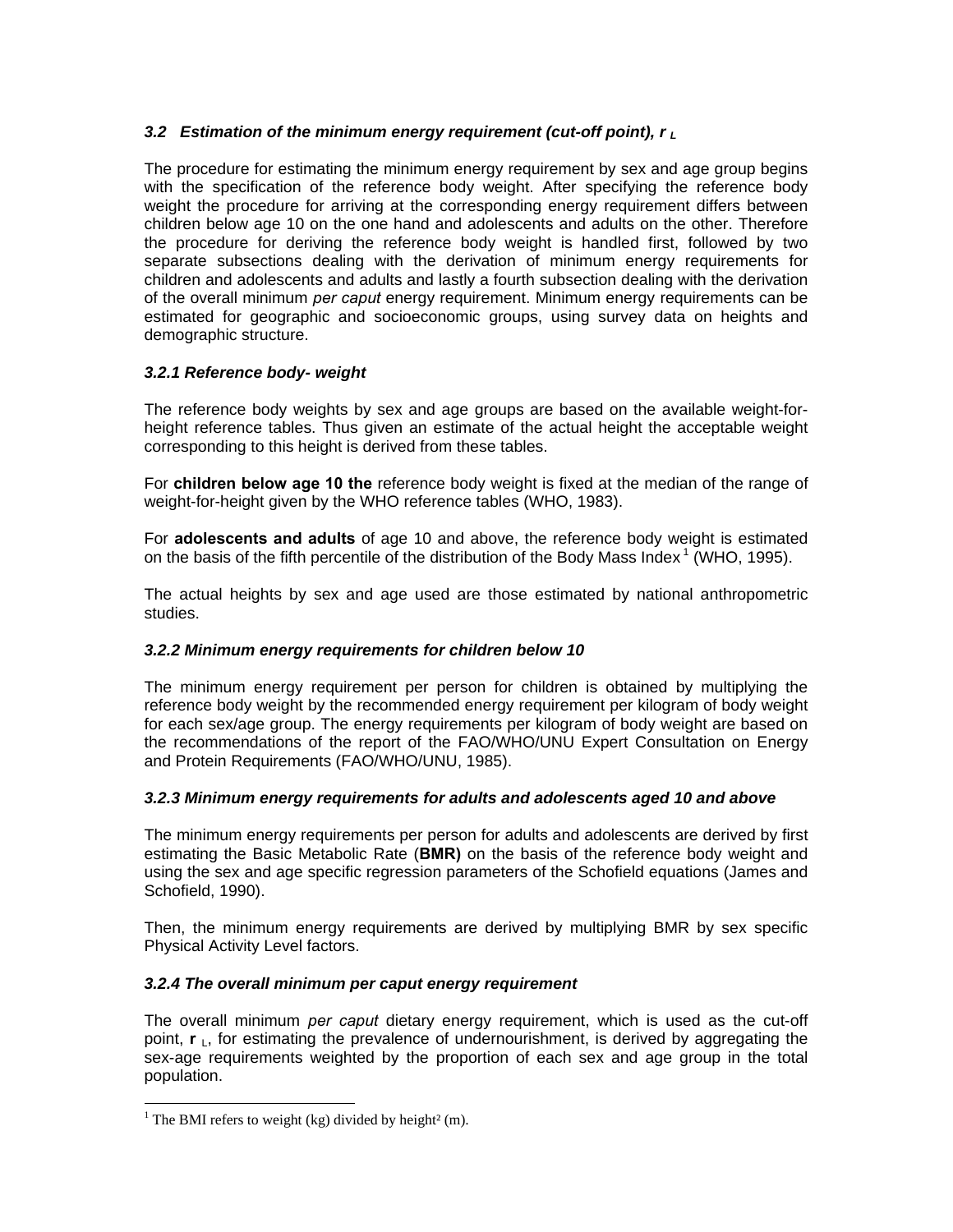Finally a pregnancy allowance (**PA**) in *per caput* terms for the whole population is added to the overall requirement. The PA is estimated by multiplying the birth rate by 75 kcal (assuming an estimated daily requirement of 100 kcal during pregnancy over 75 per cent of the year).

Thus, the overall minimum *per caput* energy requirement is derived as

$$
r_L = \Sigma_{ij}
$$
 (MER  $_{ij} * P_{ij}$ ) + PA

where

 **MER =** minimum energy requirement per person **P<sub>ij</sub>** = proportion of each sex and age group in the total population **PA** = pregnancy allowance  $i = a$ ge group  $i =$ **sex** 

# *3.3. Estimation of the proportion and number of undernourished*

The density function of dietary energy consumption, **f(x),** is assumed to be lognormal with parameters **µ** and  $\sigma^2$ . These are estimated on the basis of x and  $CV(x)$  as follows:

$$
\sigma = [\log_e(CV^2(x) + 1)]^{0.5}
$$

and

**u** =  $\frac{1}{x} - \frac{1}{x^2}$ 

The proportion of population below  $\mathbf{r}_L$  is then evaluated as follows:

$$
\Phi\left[\right. \left(\log_{e} r_{L} - \mu\right) / \sigma\right) \left.\right]
$$

Where  $\Phi$  = standard normal cumulative distribution.

# **4. ARE THERE OTHER VALID OPTIONS TO THE FAO'S APPROACH?**

The need for finding alternatives to FAO's parametric approach for estimating food deprivation, was widely discussed during the International Scientific Symposium (ISS) held in Rome in June 2002. As mentioned in previous sections, the mean of the food consumption distribution can be estimated using data from national food accounts or national household budget surveys, as both allows for the measurement of a similar concept of food consumption, but using different procedures. The use of one or the other source depends on the purpose and scope of the measurement. As regards the second parameter of the distribution, the situation is different: the inequality in access to food can be derived from national household budget survey data only. For the scope of global monitoring of WFS and MDG hunger reduction targets, the FAO estimates are based on food consumption levels derived from food accounts. The current national household survey programmes do not provide an adequate global and regional coverage on a regular basis. However, for the purpose of targeting sub-national areas and population groups, FAO approach allows for the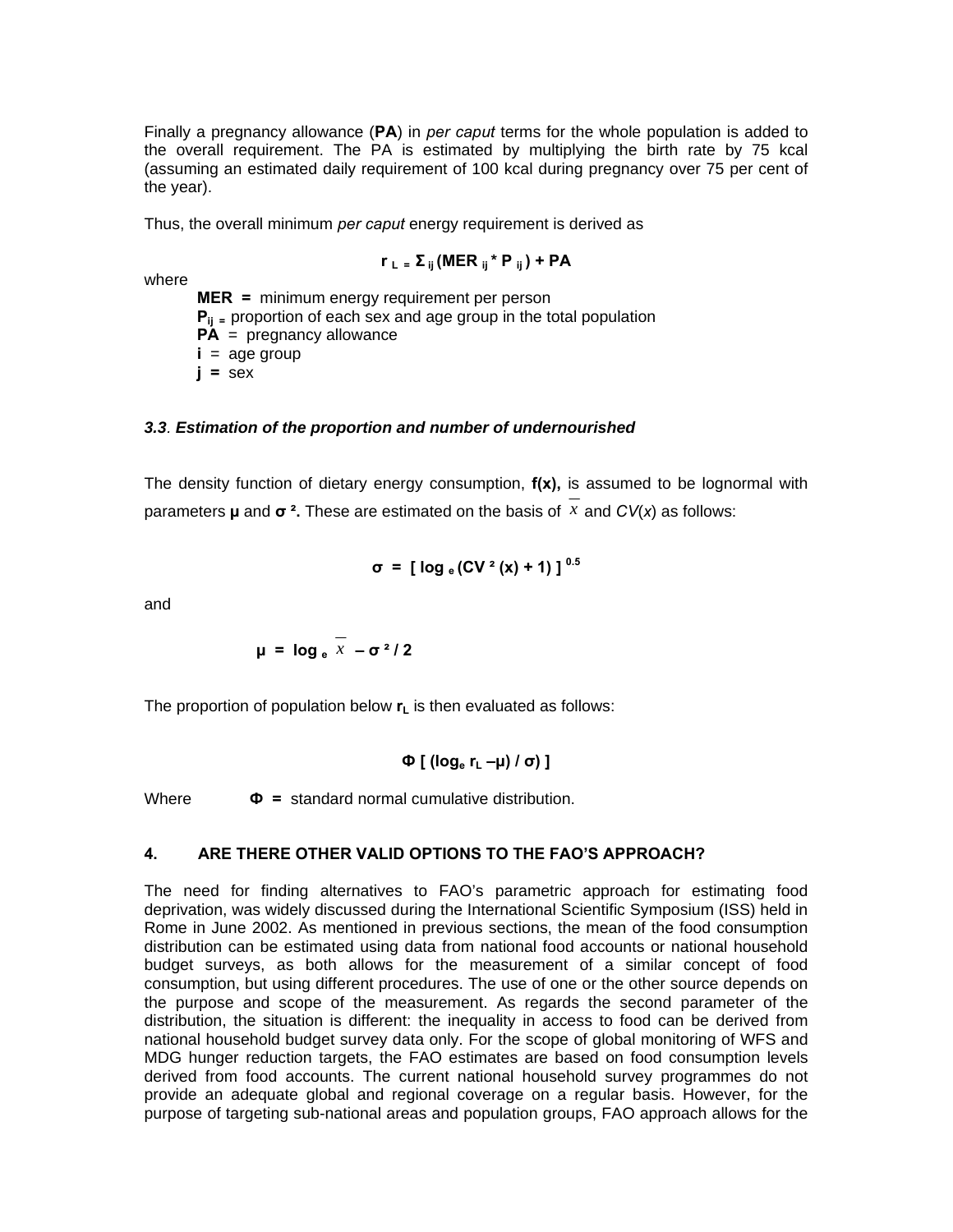estimation of both parameters of the food consumption distribution from household survey data.

During the last two years, several efforts for finding better alternatives for estimating the prevalence of undernourishment have been fruitless. For example, some authors have proposed a non-parametric approach based on the classification of each sampled household as undernourished / not undernourished. This procedure is methodologically incorrect because it is not possible – for reasons already explained in the document describing the FAO measurement of undernourishment presented at the ISS - to derive adequate estimates of food consumption and needs *for each individual household*. Therefore, it cannot be considered as a valid alternative. In view of the above, FAO's approach, in spite of signalled limitations, is still the best available way for measuring undernourishment. However, as a follow-up of the ISS discussions, FAO is actively working on the integration of a suite of complementary indicators reflecting not only the food situation (nourishment) but also other key dimensions such as income, health, environment and nutritional status. Furthermore, FAO is undertaking case studies using qualitative measures of food insecurity as complementary approaches to enhance the assessment of the food situation.

# **5. FOOD DEPRIVATION, CHILD MALNUTRITION AND POVERTY INDICATORS**

The World Food Summit (WFS) in 1996 set the goal - to reduce the number of hungry people in the world by half before the year 2015. Four years later, that goal was echoed in the first of the Millennium Development Goals (MDGs), which set targets of reducing by half both the proportion of people who suffer from hunger and the proportion living on less than US\$1 per day. These targets are closely related; neither can be achieved without the other, and achieving both is essential to success in reaching the rest of the MDGs.

While poverty is undoubtedly a cause of hunger, hunger can also be a cause of poverty. Hunger often deprives impoverished people of the one valuable resource they can call their own: the strength and skill to work productively. Hunger seriously impairs the ability of the poor to develop their skills and reduces the productivity of their labour.

Hunger in childhood impairs mental and physical growth, crippling the capacity to learn and earn. Evidence from household food surveys in developing countries shows that adults with smaller and slighter body frames caused by undernourishment earn lower wages in jobs involving physical labour. And they are frequently unable to work as many hours or years as well-nourished people, as they fall sick more often and have shorter life spans.

Therefore, any effort to achieve sustainable development demands a concerted effort to reduce poverty, including finding solutions to hunger and malnutrition. Alleviating hunger is a prerequisite for sustainable poverty reduction since better nourishment improves labour productivity and the earning capacity of individuals. In order to make poverty reduction strategies work, they must address adequate food access. However, this is not a sufficient condition to ensure a good nutritional status. Malnutrition can be the outcome of a range of circumstances such as bad health and environmental conditions.

The assessment of progress made to halve between 1990 and 2015 the proportion of people who suffer from hunger, is based on two related aspects: food deprivation or "undernourishment" and child malnutrition. The analysis on undernourishment is based on the FAO estimates. These figures are estimates of the proportion of the population below the minimum level of dietary energy consumption. The data on child malnutrition are based on the estimates of underweight prevalence (low weight-for-age) prepared by UNICEF. Both indicators are related but they are not measuring the same thing and are not referring to the same population. The first indicator refers to the prevalence of food deprivation in the whole population. The second indicator refers to the prevalence of underweight in the child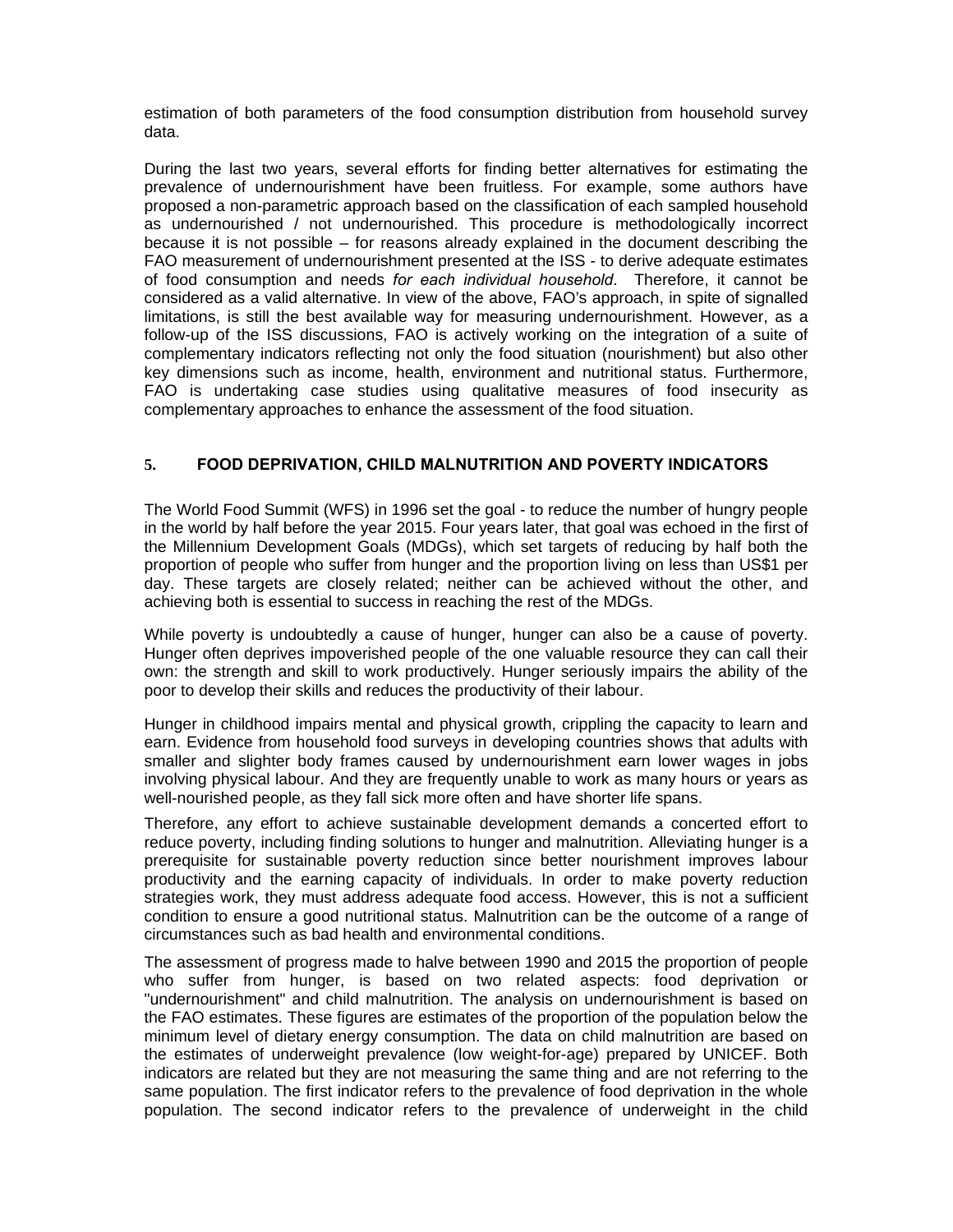population and, as mentioned before, is related not only to food deprivation but also to other factors such as infections, adequate family care and environmental conditions.

In view of the above, there is a clear need to assess separately each one of the three dimensions: income poverty, food deprivation and child malnutrition. This would allow for the analysis of their relationship and the differences in trends at the global, regional and country levels.